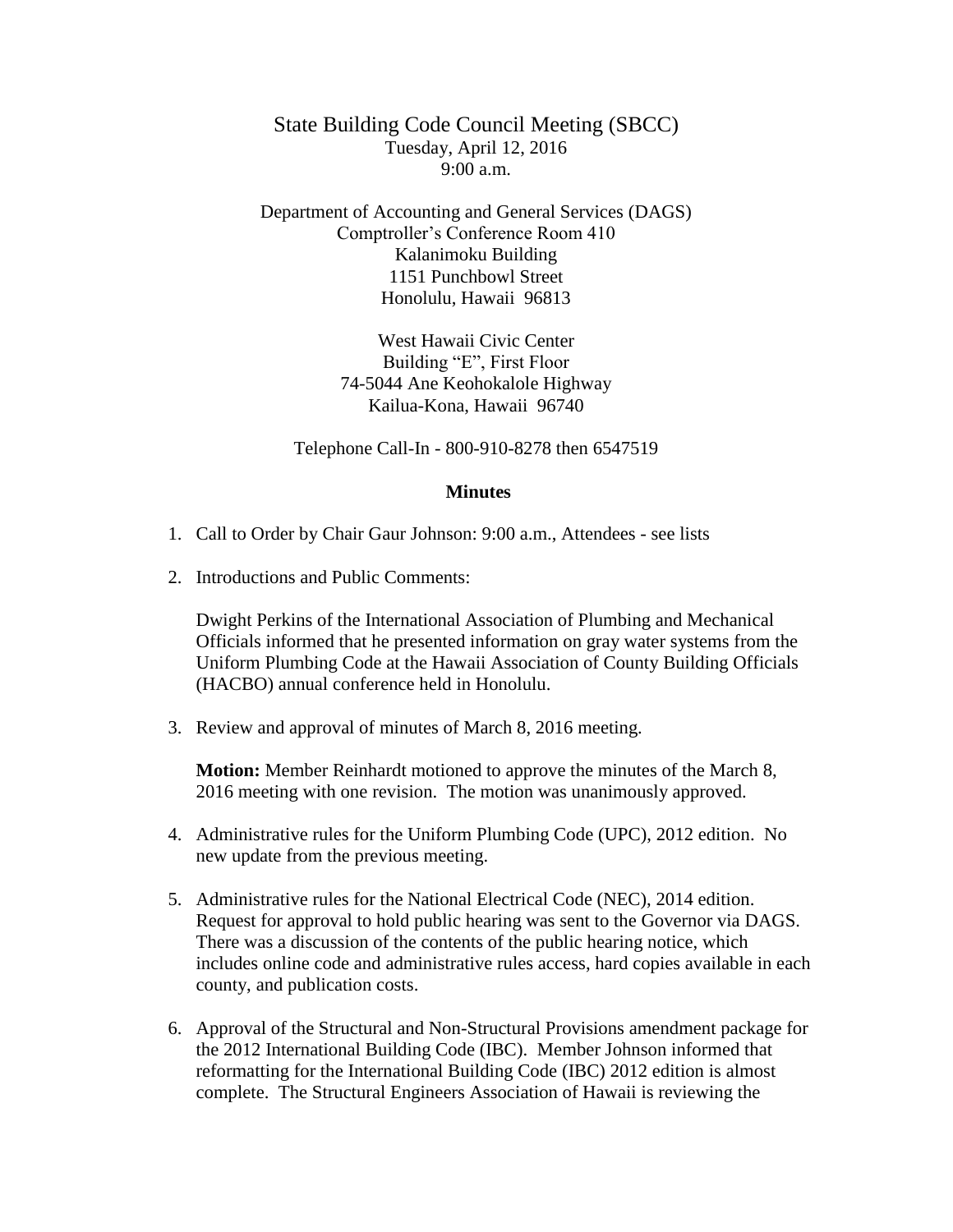International Residential Code (IRC) 2012 edition, including the upgrades to wind provisions, which the code does not have and possible prescriptive wind provisions. They are also comparing these to the IRC 2015 edition and the 2006 IRC county ordinances. Legislative Reference Bureau and Attorney General reviews are the next steps in the adoption process.

- 7. The 2015 International Energy Conservation Code (IECC), 2012 UPC and 2014 NEC public hearings. Request for approval to hold public hearing was sent to the Governor via DAGS. The state energy and electrical codes' public hearings is planned to be held jointly. See above item 4 for status updates to the 2012 UPC and item 5 for the 2014 NEC.
- 8. Discussion of Future Administration Support –Member Rogers reported that Assistant Chief Socrates Bratakos is keeping the Governor's staff updated on the current funding bills for the SBCC.
- 9. Discussion of 2016 Legislation. HB 2051 is the one bill remaining that would appropriate SBCC funding. It has passed the final committees for both House and Senate and must go to conference committee to proceed. There was a discussion on the various testimonies both for and against this bill.
- 10. Updates from the investigative committees:
	- a. Investigative committee for structural provisions for the 2012 IBC and IRC, Gaur Johnson – See item 6 above for updates to the IBC and IRC.
	- b. Investigative committee for the 2012 IBC  $&$  IRC, James Reinhardt No update.
	- c. Investigative committee on communication and training, Howard Wiig. Chair Johnson reported that he presented structural amendments to the 2012 IBC at the HACBO conference
	- d. Investigative committee for SBCC membership with the International Code Council, John Cheung – Chair Gaur presented a draft letter from the SBCC to the International Code Council (ICC) requesting that he be recognized as the SBCC primary contact for the purposes of establishing governmental membership responsibilities and access. The letter was forwarded to DAGS for approval, but no response was returned. Kraig Stevenson informed that ICC governmental entity membership costs \$370 for up to 12 members. Dual membership for the same person to represent more than one governmental entity is not allowed.

**Motion:** Member Reinhardt motioned to send the letter to the ICC, upon DAGS approval. The motion was unanimously approved.

e. Investigative committee for Green Code, Sherman Wong – Brent Tokita introduced himself as the replacement for Sherman Wong for this committee.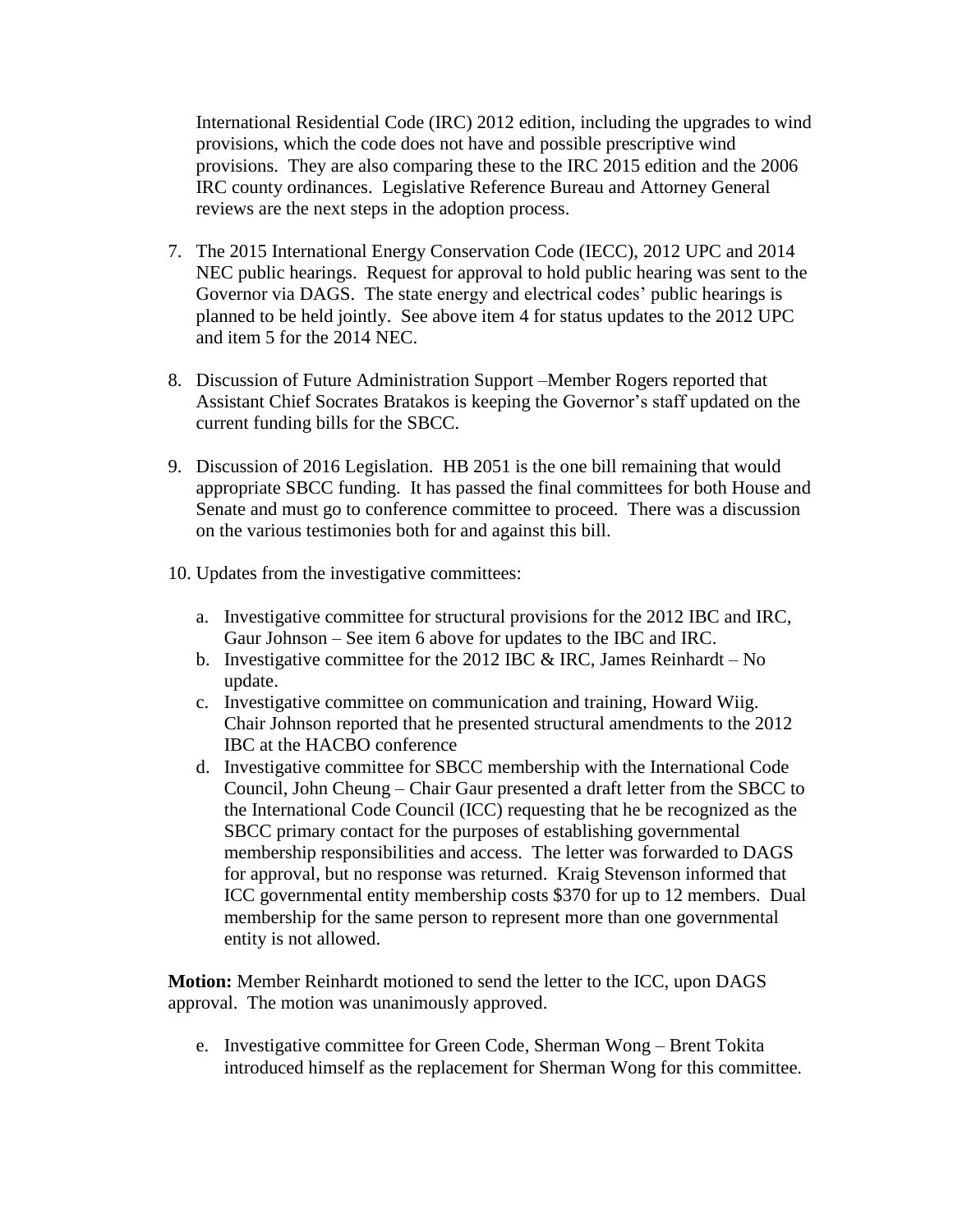He is an architect and a member of the Hawaii Chapter of the U.S. Green Building Council and an advocate for International Green Construction Code.

- f. Investigative committee for the 2015 State Fire Code The committee will be meeting on May 17-18, 2016.
- 11. Update on county and state adoption of building codes

No updates.

12. Discussion of possible agenda item(s) for next Council meeting.

There was a discussion on whether to re-establish the investigative committee for a state mechanical code. Consideration will be given to anyone who may volunteer to chair.

Chair Gaur directed that the investigative committees be renamed by the code name without the publication year as listed below. Each investigative committee will provide updates on codes listed in the SBCC monthly agenda which will include the Hawaii Administrative Rules Status of latest edition approved by the SBCC as well as the review status of the next edition.

- Investigative committee for the structural provisions for the International Building Code (IBC) and the International Residential Code (IRC)
- Investigative committee for the non-structural provisions of the International Building Code (IBC) and the International Residential Code (IRC)
- Investigative committee for the International Energy Conservation Code (IECC)
- Investigative committee for the Uniform Plumbing Code (UPC)
- Investigative committee for the Mechanical Code
- Investigative committee for the Green Code
- Investigative committee for the State Fire Code
- Investigative committee for the National Electrical Code (NEC)
- Investigative committee on communication and training
- Investigative committee for SBCC membership with the International Code Council
- 13. Announcements

An energy meeting will follow the end of the SBCC meeting.

Shannon Alivado provided information on Honolulu City Council Bill 3, which would require 12" by 12" viewing panels around erected barriers surrounding construction sites.

14. Next meeting: Tuesday, May 10, 2016, at 9:00 a.m.